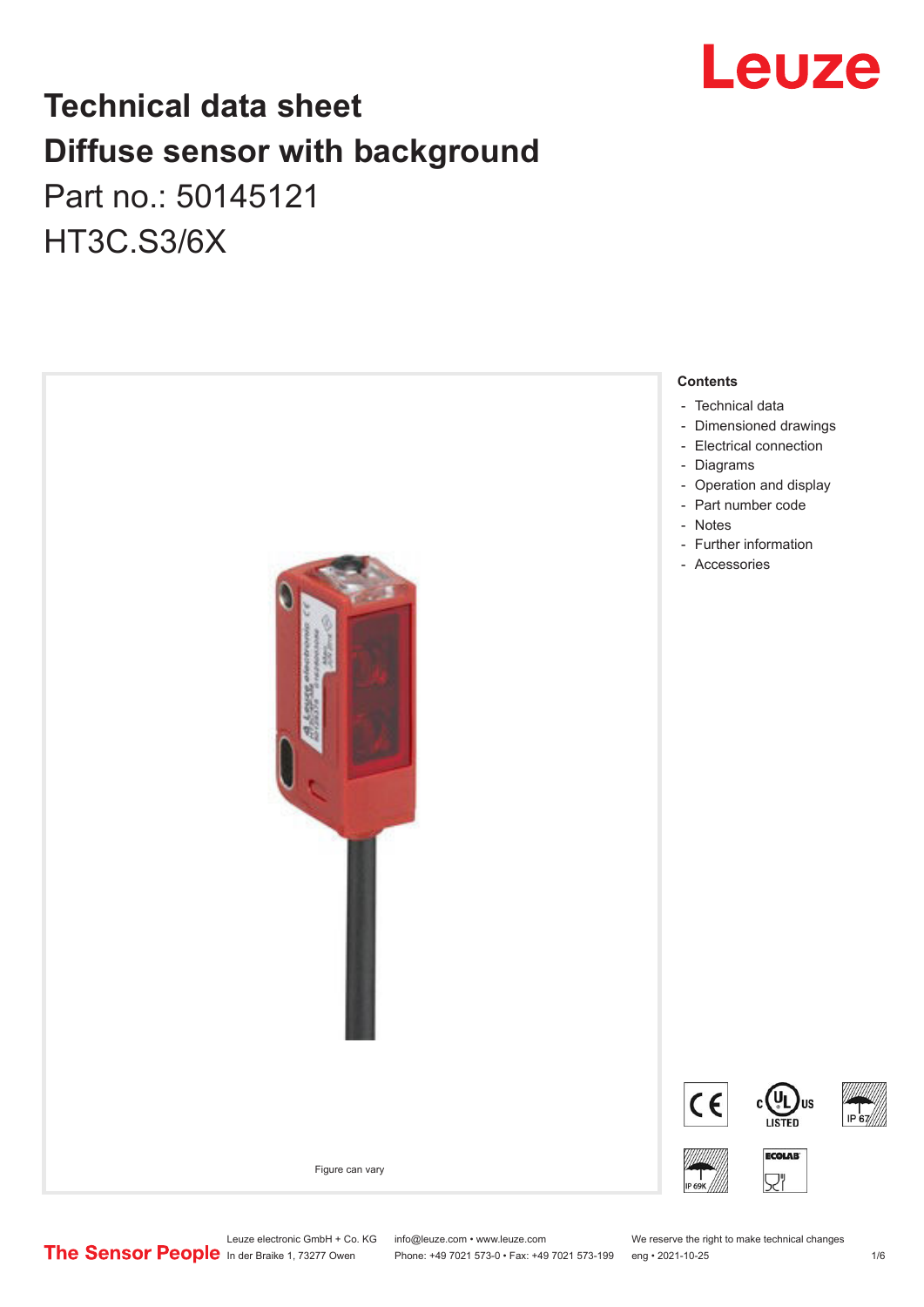ground suppression

## <span id="page-1-0"></span>**Technical data**

# Leuze

### **Basic data**

**Series** 3C **Operating principle** Diffuse reflection principle with back-

### **Application** Detection of small parts

**Special version**

**Special version** Small light spot (S)

### **Optical data**

| <b>Black-white error</b>             | $<$ $\pm$ 2 mm                       |
|--------------------------------------|--------------------------------------|
| <b>Operating range</b>               | Guaranteed operating range           |
| <b>Operating range</b>               | $0.010.08$ m                         |
| <b>Adjustment range</b>              | $3080$ mm                            |
| Beam path                            | Focused                              |
| <b>Light source</b>                  | LED, Red                             |
| Wavelength                           | 645 nm                               |
| LED group                            | Exempt group (in acc. with EN 62471) |
| <b>Transmitted-signal shape</b>      | Pulsed                               |
| Light spot size [at sensor distance] | 4 mm [60 mm]                         |
| Type of light spot geometry          | Round                                |
| <b>Focus</b>                         | Fixed                                |
| <b>Focal distance</b>                | 60 mm                                |

### **Electrical data**

**Protective circuit** Polarity reversal protection Short circuit protected

| Performance data              |                                     |
|-------------------------------|-------------------------------------|
| Supply voltage U <sub>p</sub> | 12  30 V, DC, Incl. residual ripple |
| <b>Residual ripple</b>        | 0  15 %, From $U_{\rm B}$           |
| Open-circuit current          | $025$ mA                            |
|                               |                                     |

### **Outputs**

**Number of digital switching outputs** 1 Piece(s)

| <b>Switching outputs</b> |                                   |
|--------------------------|-----------------------------------|
| <b>Voltage type</b>      | DC.                               |
| Switching current, max.  | 100 mA                            |
| <b>Switching voltage</b> | high: $\geq$ (U <sub>B</sub> -2V) |
|                          | Low: $\leq$ 2V                    |

| Switching output 1  |                                               |
|---------------------|-----------------------------------------------|
| Switching element   | Transistor, Push-pull                         |
| Switching principle | Light switching (PNP)/dark switching<br>(NPN) |

### **Timing**

| <b>Switching frequency</b> | 750 Hz    |
|----------------------------|-----------|
| Response time              | $0.66$ ms |
| <b>Readiness delay</b>     | 300 ms    |
| Response jitter            | $170$ us  |

| <b>Connection 1</b>         |                       |
|-----------------------------|-----------------------|
| <b>Function</b>             | Signal OUT            |
|                             | Voltage supply        |
| <b>Type of connection</b>   | Cable                 |
| Cable length                | 2,000 mm              |
| <b>Sheathing material</b>   | <b>PUR</b>            |
| Cable color                 | <b>Black</b>          |
| <b>Number of conductors</b> | 4-wire                |
| Wire cross section          | $0.2$ mm <sup>2</sup> |
|                             |                       |

### **Mechanical data**

| Dimension (W x H x L)             | 11.4 mm x 34.2 mm x 18.3 mm  |
|-----------------------------------|------------------------------|
| <b>Housing material</b>           | <b>Plastic</b>               |
| <b>Plastic housing</b>            | PC-ABS                       |
| Lens cover material               | Plastic / PMMA               |
| Net weight                        | 50q                          |
| <b>Housing color</b>              | Red                          |
| <b>Type of fastening</b>          | Through-hole mounting        |
|                                   | Via optional mounting device |
| <b>Compatibility of materials</b> | <b>ECOLAB</b>                |

### **Operation and display**

| Type of display                     | LED                  |  |
|-------------------------------------|----------------------|--|
| <b>Number of LEDs</b>               | 2 Piece(s)           |  |
| <b>Operational controls</b>         | Teach button         |  |
| Function of the operational control | Light/dark switching |  |
|                                     | Range adjustment     |  |
|                                     |                      |  |
| <b>Environmental data</b>           |                      |  |
| Ambient temperature, operation      | $-4060 °C$           |  |
| Ambient temperature, storage        | $-40$ 70 °C          |  |
|                                     |                      |  |
| <b>Certifications</b>               |                      |  |
| Degree of protection                | IP 67                |  |
|                                     | IP 69K               |  |
| <b>Protection class</b>             | III                  |  |
| <b>Certifications</b>               | c UL US              |  |
| <b>Standards applied</b>            | IEC 60947-5-2        |  |

### **Classification**

| <b>Customs tariff number</b> | 85365019 |
|------------------------------|----------|
| eCl@ss 5.1.4                 | 27270904 |
| eCl@ss 8.0                   | 27270904 |
| eCl@ss 9.0                   | 27270904 |
| eCl@ss 10.0                  | 27270904 |
| eCl@ss 11.0                  | 27270904 |
| <b>ETIM 5.0</b>              | EC002719 |
| <b>ETIM 6.0</b>              | EC002719 |
| <b>ETIM 7.0</b>              | EC002719 |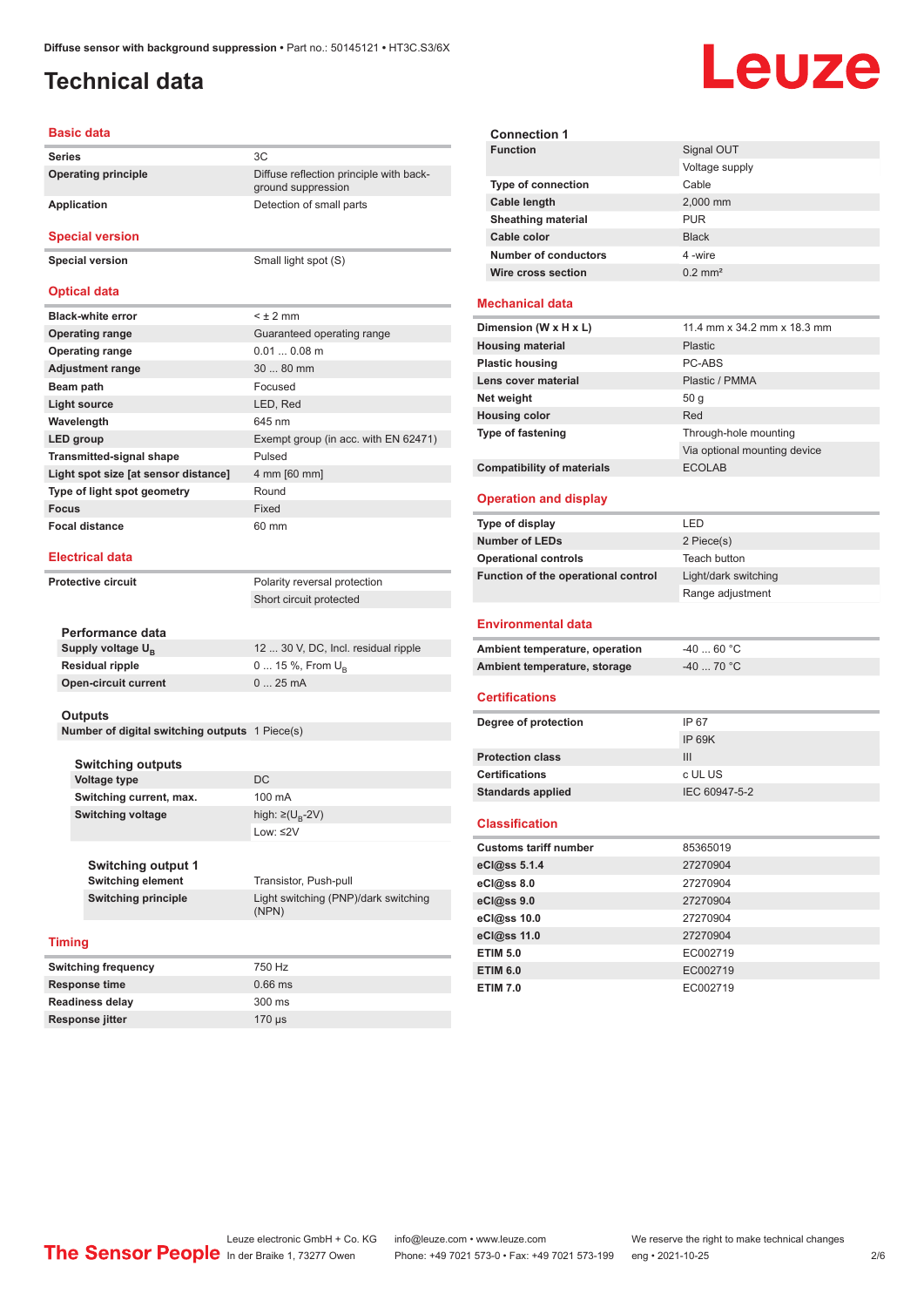## <span id="page-2-0"></span>**Dimensioned drawings**

Leuze

All dimensions in millimeters





- A Green LED
- B Yellow LED
- C Optical axis
- C1 Receiver
- C<sub>2</sub> Transmitter
- D Teach button
- E Mounting sleeve (standard)
- F Threaded sleeve (3C.B series)

## **Electrical connection**

### **Connection 1**

| <b>Function</b>             | Signal OUT            |
|-----------------------------|-----------------------|
|                             | Voltage supply        |
| Type of connection          | Cable                 |
| Cable length                | 2,000 mm              |
| <b>Sheathing material</b>   | <b>PUR</b>            |
| Cable color                 | <b>Black</b>          |
| <b>Number of conductors</b> | 4 -wire               |
| Wire cross section          | $0.2$ mm <sup>2</sup> |

### **Conductor color Conductor assignment**

| <b>Brown</b> | $V +$            |
|--------------|------------------|
| White        | n.c.             |
| <b>Blue</b>  | <b>GND</b>       |
| <b>Black</b> | OUT <sub>1</sub> |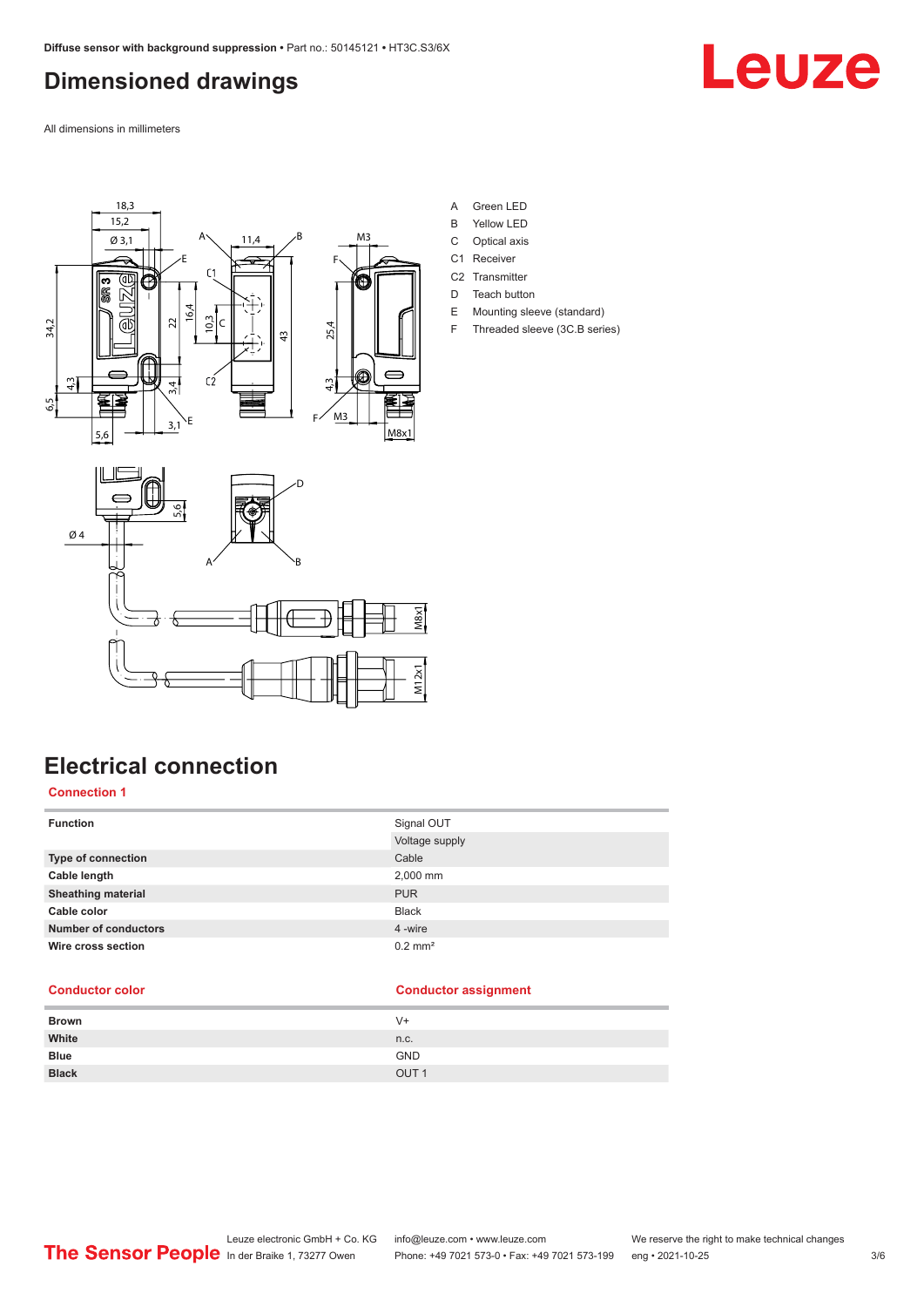## <span id="page-3-0"></span>**Diagrams**

# Leuze

Typ. response behavior (white 90 %)



Typ. black/white behavior



- x Range [mm]
- y Typ. range change [mm], reference: white 90%
- A 6 … 90% diffuse reflectance

## **Operation and display**

| <b>LED</b> | <b>Display</b>           | <b>Meaning</b>  |
|------------|--------------------------|-----------------|
|            | Green, continuous light  | Ready           |
| 2          | Yellow, continuous light | Object detected |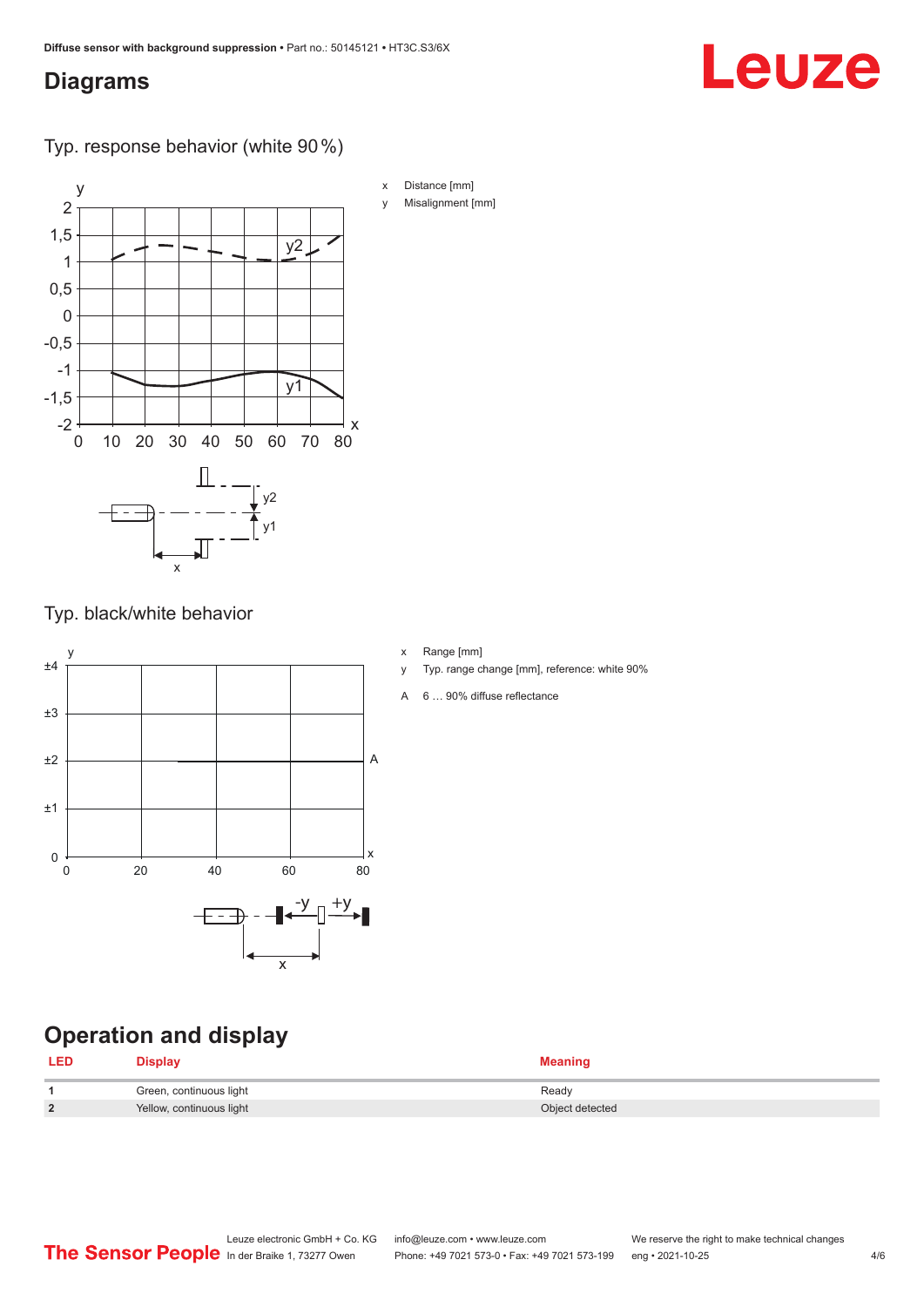## <span id="page-4-0"></span>**Part number code**



Part designation: **AAA 3C d EE-f.GG H/i J-K**

| AAA3C | Operating principle / construction<br>HT3C: Diffuse reflection sensor with background suppression<br>LS3C: Throughbeam photoelectric sensor transmitter<br>LE3C: Throughbeam photoelectric sensor receiver<br>PRK3C: Retro-reflective photoelectric sensor with polarization filter                                                                                                                                                                                                                                                                                                                                 |
|-------|---------------------------------------------------------------------------------------------------------------------------------------------------------------------------------------------------------------------------------------------------------------------------------------------------------------------------------------------------------------------------------------------------------------------------------------------------------------------------------------------------------------------------------------------------------------------------------------------------------------------|
| d     | Light type<br>n/a: red light<br>I: infrared light                                                                                                                                                                                                                                                                                                                                                                                                                                                                                                                                                                   |
| EE    | Light source<br>n/a: LED<br>L1: laser class 1<br>L2: laser class 2                                                                                                                                                                                                                                                                                                                                                                                                                                                                                                                                                  |
| f     | Preset range (optional)<br>n/a: operating range acc. to data sheet<br>xxxF: Preset range [mm]                                                                                                                                                                                                                                                                                                                                                                                                                                                                                                                       |
| GG    | <b>Equipment</b><br>n/a: standard<br>A: Autocollimation principle (single lens) for positioning tasks<br>B: Housing model with two M3 threaded sleeves, brass<br>F: Permanently set range<br>L: Long light spot<br>S: small light spot<br>T: autocollimation principle (single lens) for highly transparent bottles without tracking<br>TT: autocollimation principle (single lens) for highly transparent bottles with tracking<br>V: V-optics<br>XL: Extra long light spot<br>X: extended model<br>HF: Suppression of HF illumination (LED)                                                                       |
| н     | Operating range adjustment<br>n/a with HT: range adjustable via 8-turn potentiometer<br>n/a with retro-reflective photoelectric sensors (PRK): operating range not adjustable<br>1: 270° potentiometer<br>3: teach-in via button<br>6: auto-teach                                                                                                                                                                                                                                                                                                                                                                   |
| i.    | Switching output/function OUT 1/IN: Pin 4 or black conductor<br>2: NPN transistor output, light switching<br>N: NPN transistor output, dark switching<br>4: PNP transistor output, light switching<br>P: PNP transistor output, dark switching<br>6: push-pull switching output, PNP light switching, NPN dark switching<br>G: Push-pull switching output, PNP dark switching, NPN light switching<br>L: IO-Link interface (SIO mode: PNP light switching, NPN dark switching)<br>8: activation input (activation with high signal)<br>X: pin not used<br>1: IO-Link / light switching (NPN) / dark switching (PNP) |
| J     | Switching output / function OUT 2/IN: pin 2 or white conductor<br>2: NPN transistor output, light switching<br>N: NPN transistor output, dark switching<br>4: PNP transistor output, light switching<br>P: PNP transistor output, dark switching<br>6: push-pull switching output, PNP light switching, NPN dark switching<br>G: Push-pull switching output, PNP dark switching, NPN light switching<br>W: warning output<br>X: pin not used<br>8: activation input (activation with high signal)<br>9: deactivation input (deactivation with high signal)<br>T: teach-in via cable                                 |
| κ     | <b>Electrical connection</b><br>n/a: cable, standard length 2000 mm, 4-wire<br>5000: cable, standard length 5000 mm, 4-wire<br>M8: M8 connector, 4-pin (plug)<br>M8.3: M8 connector, 3-pin (plug)<br>200-M8: cable, length 200 mm with M8 connector, 4-pin, axial (plug)<br>200-M8.3: cable, length 200 mm with M8 connector, 3-pin, axial (plug)<br>200-M12: cable, length 200 mm with M12 connector, 4-pin, axial (plug)                                                                                                                                                                                          |

## **Note**

 $\%$  A list with all available device types can be found on the Leuze website at www.leuze.com.